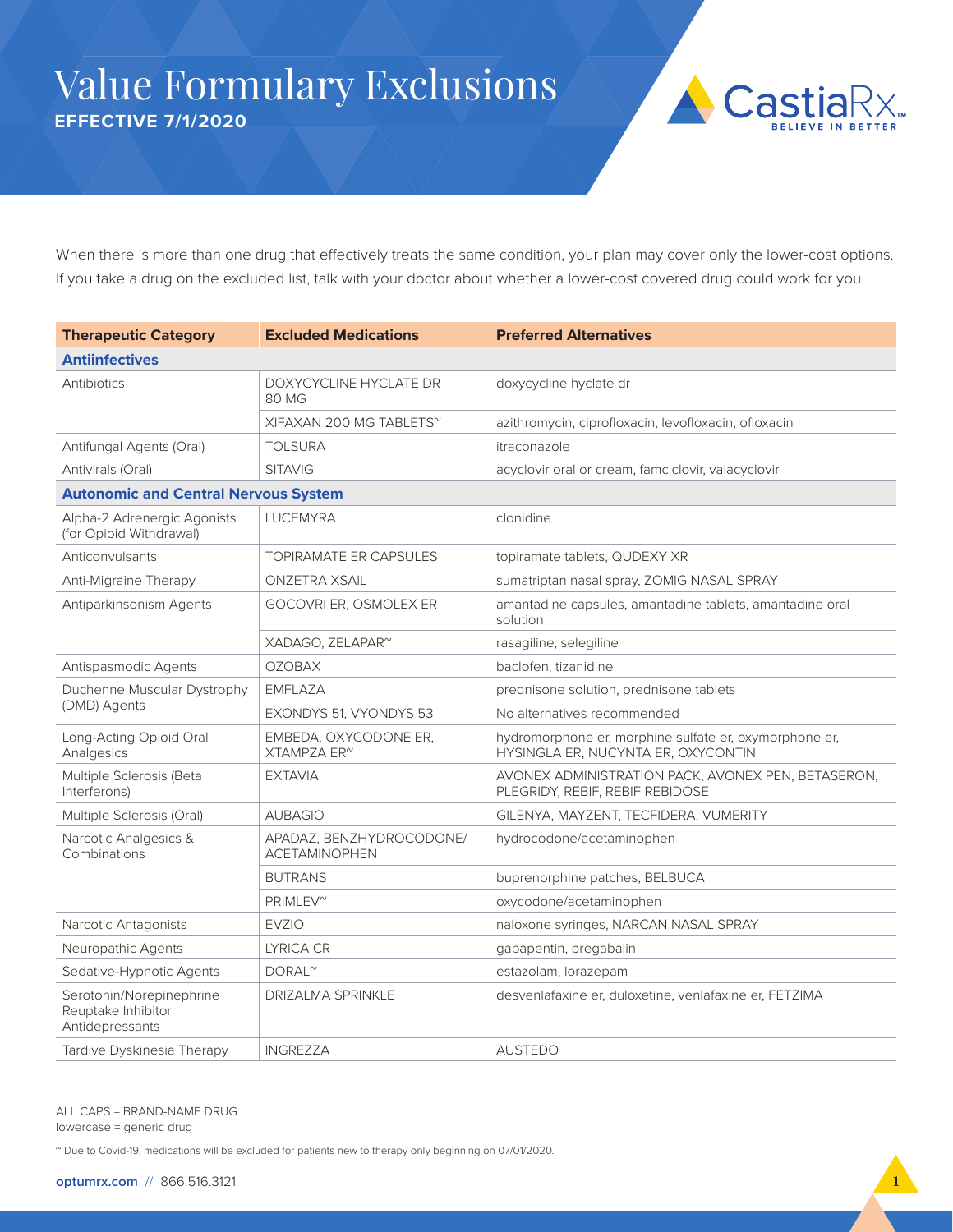| <b>Therapeutic Category</b>                             | <b>Excluded Medications</b>                                                                                         | <b>Preferred Alternatives</b>                                                                                                                                    |
|---------------------------------------------------------|---------------------------------------------------------------------------------------------------------------------|------------------------------------------------------------------------------------------------------------------------------------------------------------------|
| <b>Autonomic and Central Nervous System (continued)</b> |                                                                                                                     |                                                                                                                                                                  |
| Transmucosal Fentanyl<br>Analgesics                     | ABSTRAL, FENTANYL CITRATE<br>BUCCAL TABLETS, FENTORA,<br>LAZANDA, SUBSYS                                            | fentanyl citrate lozenges                                                                                                                                        |
| Miscellaneous Antidepressants                           | SPRAVATO                                                                                                            | olanzapine/fluoxetine, bupropion, desvenlafaxine er, duloxetine,<br>escitalopram, mirtazapine, sertraline                                                        |
| Miscellaneous Central Nervous<br><b>System Agents</b>   | NORTHERA <sup>~</sup>                                                                                               | desmopressin acetate tablets, desmopressin acetate nasal,<br>fludrocortisone, indomethacin, midodrine, pyridostigmine                                            |
| <b>Cardiovascular</b>                                   |                                                                                                                     |                                                                                                                                                                  |
| <b>ACE Inhibitors</b>                                   | <b>EPANED</b>                                                                                                       | enalapril                                                                                                                                                        |
|                                                         | QBRELIS                                                                                                             | lisinopril                                                                                                                                                       |
| Anticoagulants                                          | PRADAXA, SAVAYSA                                                                                                    | ELIQUIS, XARELTO                                                                                                                                                 |
| Beta Blockers & Combinations                            | <b>KAPSPARGO SPRINKLE</b>                                                                                           | metoprolol succinate                                                                                                                                             |
|                                                         | DUTOPROL, METOPROLOL<br>SUCCINATE/HCTZ ER                                                                           | metoprolol tartrate/hydrochlorothiazide, metoprolol succinate er<br>plus hydrochlorothiazide                                                                     |
| Calcium Channel Blockers                                | <b>KATERZIA</b>                                                                                                     | amlodipine                                                                                                                                                       |
| Calcium Channel Blockers &<br>Combinations              | <b>CONSENSI</b>                                                                                                     | amlodipine benzoate plus celecoxib                                                                                                                               |
| <b>HMG &amp; Cholesterol Inhibitor</b><br>Combinations  | ALTOPREV, EZALLOR SPRINKLE,<br>SIMVASTATIN SUSPENSION                                                               | atorvastatin, fluvastatin er, lovastatin, pravastatin, rosuvastatin,<br>simvastatin tablets, LIVALO                                                              |
| <b>Dermatological</b>                                   |                                                                                                                     |                                                                                                                                                                  |
| Oral Agents for Acne                                    | MINOLIRA, XIMINO <sup>~</sup>                                                                                       | minocycline er                                                                                                                                                   |
| Rosacea Agents (Oral)                                   | DOXYCYCLINE 40 MG CAPSULES                                                                                          | <b>ORACEA</b>                                                                                                                                                    |
| <b>Topical Acne Combinations</b>                        | EPIDUO FORTE <sup>~</sup>                                                                                           | adapalene/benzoyl peroxide                                                                                                                                       |
| Topical Acne/Antibiotic<br>Combinations                 | AKTIPAK, VELTIN                                                                                                     | clindamycin/benzoyl peroxide, clindamycin/tretinoin,<br>erythromycin/benzoyl peroxide, ONEXTON                                                                   |
| <b>Topical Agents for Actinic</b><br>Keratosis          | CARAC", FLUOROURACIL 0.5%<br>CREAM, IMIQUIMOD 3.75% CREAM<br>PUMP, ZYCLARA                                          | diclofenac 3% gel, fluorouracil 2% solution, fluorouracil 5% cream,<br>imiquimod 5% cream, PICATO                                                                |
| Topical Antibiotics for Acne                            | CLINDAGEL <sup>~</sup> ,<br>CLINDAMYCIN PHOSPHATE 1% GEL<br>(BY OCEANSIDE) <sup>~</sup>                             | clindamycin phosphate gel, erythromycin gel, AMZEEQ                                                                                                              |
| <b>Topical Antifungals</b>                              | LULICONAZOLE, SULCONAZOLE                                                                                           | ciclopirox, econazole, ketoconazole, naftifine, oxiconazole                                                                                                      |
| <b>Topical Corticosteroids</b>                          | CLOCORTOLONE                                                                                                        | betamethasone valerate, fluocinolone acetonide, triamcinolone<br>acetonide                                                                                       |
|                                                         | TOPICORT SPRAY, VERDESO FOAM                                                                                        | desonide 0.05% cream/lotion/ointment, desoximetasone 0.25%<br>cream/ointment                                                                                     |
| Vitamin D Analogs (Topical)                             | <b>CALCIPOTRIENE FOAM</b>                                                                                           | calcipotriene, calcitriol                                                                                                                                        |
|                                                         | CALCIPOTRIENE/BETAMETHASONE<br><b>SUSPENSION</b>                                                                    | calcipotriene/betamethasone ointment, ENSTILAR, TACLONEX<br><b>SUSPENSION</b>                                                                                    |
| Miscellaneous Topical<br>Dermatological Agents          | <b>ALCORTIN A</b>                                                                                                   | hydrocortisone, mupirocin                                                                                                                                        |
|                                                         | LIDOCAINE/TETRACAINE                                                                                                | lidocaine cream, lidocaine/prilocaine cream                                                                                                                      |
| <b>Diabetes</b>                                         |                                                                                                                     |                                                                                                                                                                  |
| <b>Blood Glucose Meters &amp; Test</b><br><b>Strips</b> | ASCENSIA (BREEZE, CONTOUR)<br>ROCHE (ACCU-CHEK)<br>TRIVIDIA (TRUETEST, TRUETRACK)<br>ALL OTHER METERS & TEST STRIPS | FREESTYLE KITS/METERS: FREESTYLE FREEDOM, FREESTYLE<br>FREEDOM LITE, FREESTYLE INSULINX, FREESTYLE LITE<br>FREESTYLE TEST STRIPS: FREESTYLE, FREESTYLE INSULINX, |
|                                                         | THAT ARE NOT LISTED AS PREFERRED                                                                                    | FREESTYLE LITE                                                                                                                                                   |
|                                                         |                                                                                                                     | ONETOUCH KITS/METERS: ULTRA2, ULTRAMINI, VERIO,                                                                                                                  |

ALL CAPS = BRAND-NAME DRUG

lowercase = generic drug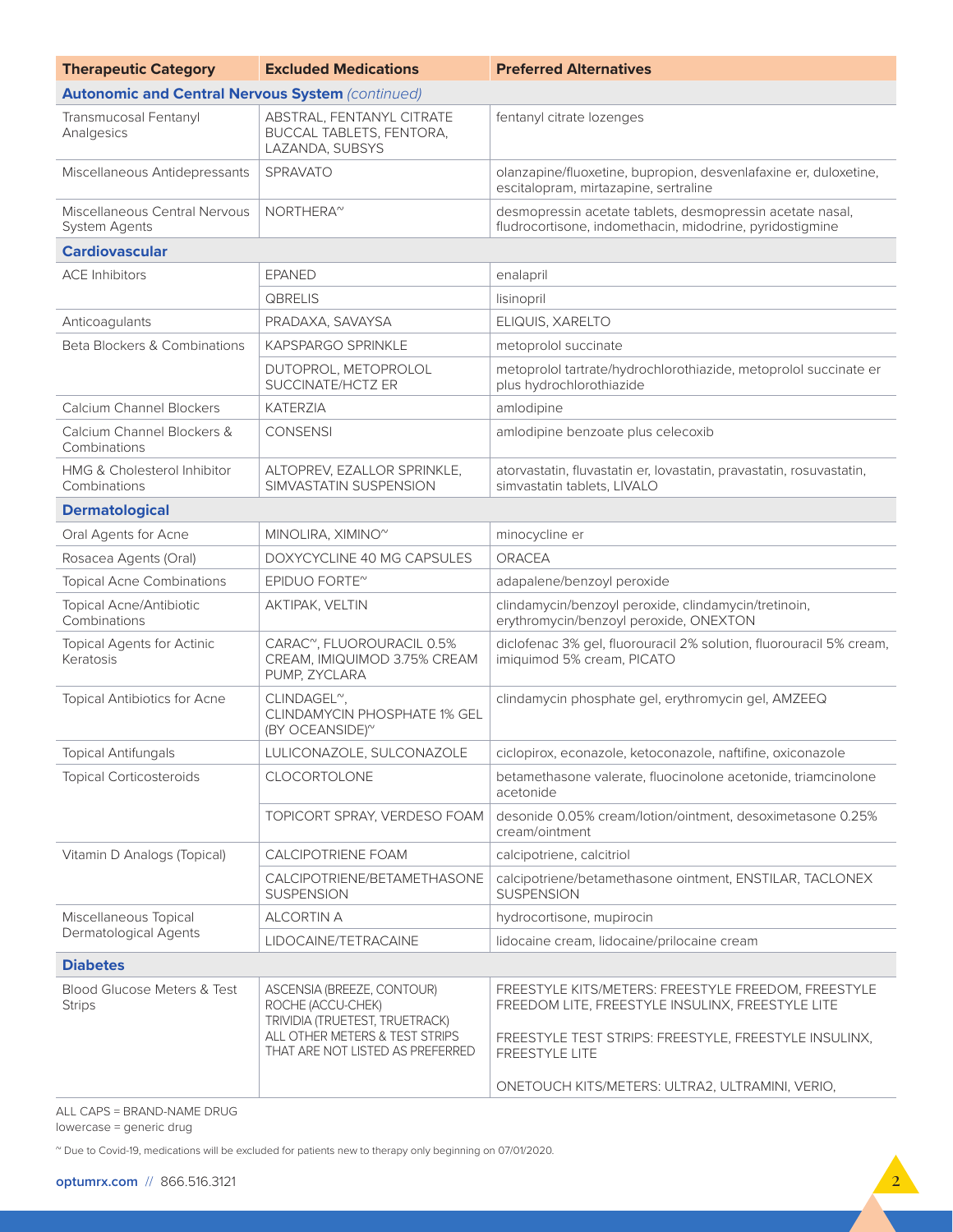| <b>Therapeutic Category</b>                                                          | <b>Excluded Medications</b>                                                                               | <b>Preferred Alternatives</b>                                                               |  |
|--------------------------------------------------------------------------------------|-----------------------------------------------------------------------------------------------------------|---------------------------------------------------------------------------------------------|--|
| <b>Diabetes</b> (continued)                                                          |                                                                                                           |                                                                                             |  |
| <b>Blood Glucose Meters &amp; Test</b>                                               |                                                                                                           | <b>VERIO FLEX</b>                                                                           |  |
| Strips (continued)                                                                   |                                                                                                           | ONETOUCH TEST STRIPS: ULTRA, VERIO<br>PRECISION XTRA METERS, TEST STRIPS, B-KETONE STRIPS   |  |
| Dipeptidyl Peptidase-4                                                               | ALOGLIPTIN, NESINA, ONGLYZA                                                                               | JANUVIA, TRADJENTA                                                                          |  |
| Inhibitors & Combinations                                                            | ALOGLIPTIN/METFORMIN,<br>KAZANO, KOMBIGLYZE XR                                                            | JANUMET, JANUMET XR, JENTADUETO, JENTADUETO XR                                              |  |
|                                                                                      | ALOGLIPTIN/PIOGLITAZONE                                                                                   | pioglitazone plus JANUVIA or TRADJENTA                                                      |  |
| Glucagon-Like Peptide-1<br>Agonists                                                  | ADLYXIN, VICTOZA                                                                                          | BYDUREON, BYETTA, OZEMPIC, TRULICITY                                                        |  |
| Insulins                                                                             | NOVOLIN, RELION NOVOLIN                                                                                   | <b>HUMULIN</b>                                                                              |  |
|                                                                                      | ADMELOG, APIDRA, FIASP,<br>INSULIN ASPART, INSULIN ASPART<br>PROTAMINE, INSULIN LISPRO,<br><b>NOVOLOG</b> | <b>HUMALOG</b>                                                                              |  |
| <b>Ear/Nose</b>                                                                      |                                                                                                           |                                                                                             |  |
| Nasal Steroids                                                                       | BECONASE AQ, OMNARIS,<br><b>ZETONNA</b>                                                                   | budesonide, flunisolide, fluticasone, mometasone, QNASL                                     |  |
| Otic Fluoroquinolone<br>Antibiotics                                                  | <b>CETRAXAL</b>                                                                                           | ciprofloxacin ear solution, ofloxacin ear solution, CIPRODEX,<br><b>OTOVEL</b>              |  |
|                                                                                      | CIPROFLOXACIN/FLUOCINOLONE<br><b>OTIC</b>                                                                 | CIPRODEX, OTOVEL                                                                            |  |
| <b>Endocrine (Other)</b>                                                             |                                                                                                           |                                                                                             |  |
| <b>Combination Patches</b>                                                           | <b>CLIMARA PRO</b>                                                                                        | <b>COMBIPATCH</b>                                                                           |  |
| Estrogen and Estrogen<br>Modifiers for Vaginal Symptoms                              | <b>FEMRING</b>                                                                                            | estradiol patches, estradiol tablets, yuvafem, ESTRING,<br>PREMARIN CREAM, PREMARIN TABLETS |  |
| Gonadotropin-Releasing<br>Hormone (GnRH) Analogs<br>(for Central Precocious Puberty) | SUPPRELIN LA <sup>~</sup>                                                                                 | LUPRON DEPOT-PED, TRIPTODUR                                                                 |  |
| Growth Hormones                                                                      | HUMATROPE, NUTROPIN AQ<br>NUSPIN, OMNITROPE, SAIZEN,<br>SAIZENPREP, ZOMACTON                              | GENOTROPIN, NORDITROPIN FLEXPRO                                                             |  |
| Somatostatin Analogs                                                                 | SANDOSTATIN LAR DEPOT,<br>SIGNIFOR LAR                                                                    | SOMATULINE DEPOT                                                                            |  |
| <b>Testosterone Products</b><br>(Injectable)                                         | $AVEED^{\sim}$                                                                                            | testosterone cypionate, testosterone enanthate                                              |  |
| <b>Topical Estrogen Gels</b>                                                         | <b>ESTROGEL</b>                                                                                           | <b>DIVIGEL</b>                                                                              |  |
| Miscellaneous Endocrine Drugs                                                        | KORLYM <sup>~</sup>                                                                                       | ketoconazole, LYSODREN, SIGNIFOR                                                            |  |
| <b>Gastrointestinal</b>                                                              |                                                                                                           |                                                                                             |  |
| Antiemetics (Oral)                                                                   | AKYNZEO CAPSULES                                                                                          | granisetron, ondansetron, aprepitant, VARUBI TABLETS                                        |  |
|                                                                                      | <b>EMEND POWDER PACKETS</b>                                                                               | aprepitant, VARUBI TABLETS                                                                  |  |
| <b>Bowel Evacuants</b>                                                               | OSMOPREP <sup>~</sup>                                                                                     | peg-electrolyte solution, PREPOPIK, SUPREP                                                  |  |
| Corticosteroids (Rectal<br>Formulations)                                             | CORTIFOAM                                                                                                 | hydrocortisone enema, UCERIS FOAM                                                           |  |
| Helicobacter Pylori Agents                                                           | PYLERA <sup>~</sup>                                                                                       | lansoprazole/amoxicillin/clarithromycin, TALICIA                                            |  |
| <b>Inflammatory Bowel Agents</b>                                                     | <b>DIPENTUM</b>                                                                                           | balsalazide disodium, mesalamine dr, mesalamine er,<br>sulfasalazine, PENTASA               |  |
| Pancreatic Enzymes                                                                   | PANCREAZE, PERTZYE                                                                                        | CREON, ZENPEP                                                                               |  |

ALL CAPS = BRAND-NAME DRUG lowercase = generic drug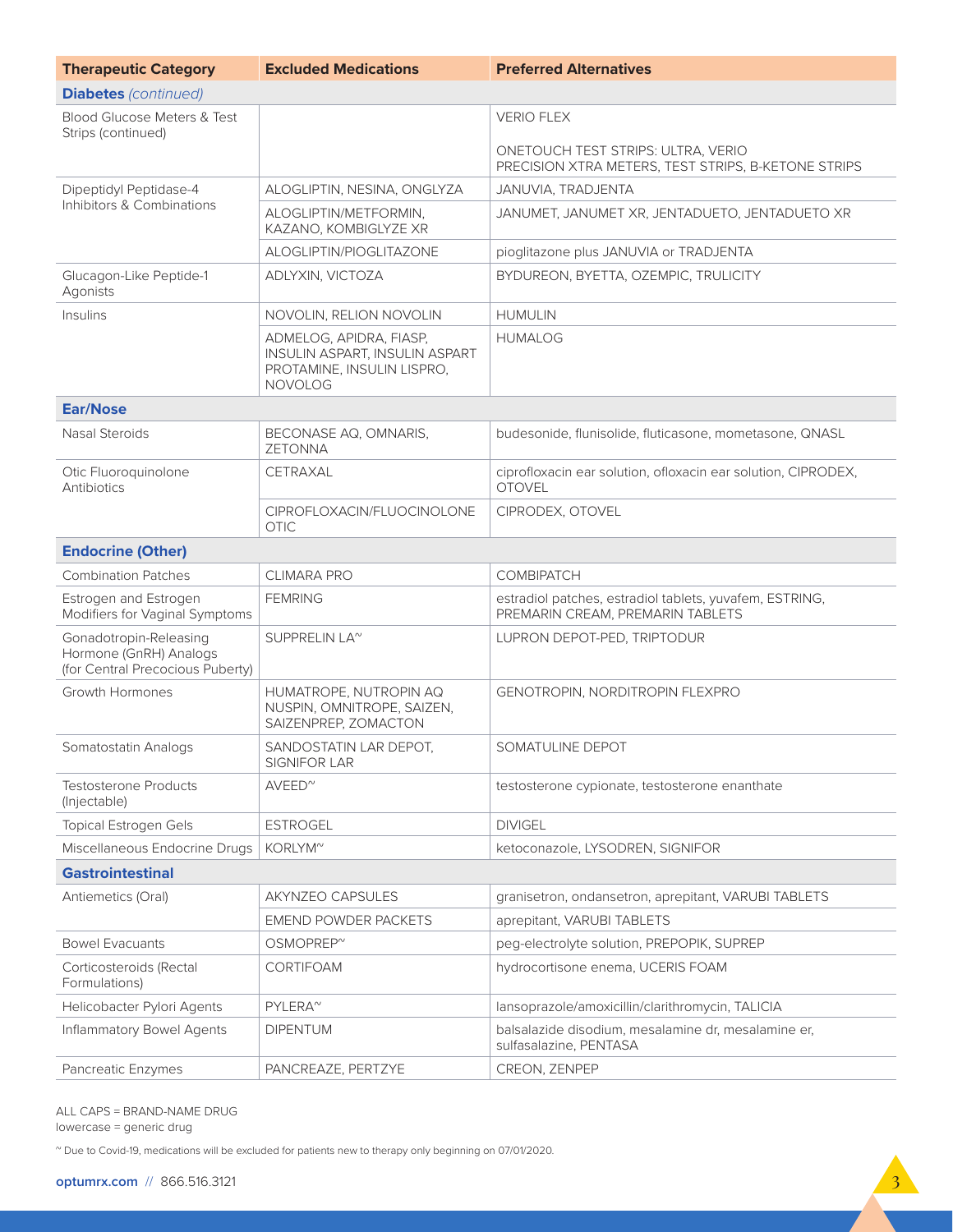| <b>Therapeutic Category</b>                                | <b>Excluded Medications</b>                                                                         | <b>Preferred Alternatives</b>                                                                       |
|------------------------------------------------------------|-----------------------------------------------------------------------------------------------------|-----------------------------------------------------------------------------------------------------|
| <b>Gastrointestinal (continued)</b>                        |                                                                                                     |                                                                                                     |
| Proton Pump Inhibitors                                     | ACIPHEX SPRINKLE, PRILOSEC<br>SUSPENSION, PROTONIX<br>SUSPENSION, RABEPRAZOLE DR<br><b>SPRINKLE</b> | esomeprazole, lansoprazole, omeprazole, pantoprazole,<br>rabeprazole, NEXIUM PACKETS                |
| <b>Hematological</b>                                       |                                                                                                     |                                                                                                     |
| <b>Antiplatelet Agents</b>                                 | ASPIRIN/OMEPRAZOLE DR,<br>YOSPRALA DR                                                               | aspirin plus omeprazole, esomeprazole, lansoprazole,<br>pantoprazole or rabeprazole                 |
| <b>Chelating Agents</b>                                    | JADENU, JADENU SPRINKLE                                                                             | deferasirox                                                                                         |
| Erythropoiesis-Stimulating<br>Agents                       | ARANESP, EPOGEN, MIRCERA                                                                            | PROCRIT, RETACRIT                                                                                   |
| Factor VIII Recombinant<br>Products                        | NUWIQ, RECOMBINATE, XYNTHA,<br>XYNTHA SOLOFUSE                                                      | ADVATE, ADYNOVATE, AFSTYLA, ELOCTATE, JIVI, KOGENATE<br>FS, KOVALTRY, NOVOEIGHT                     |
| <b>Granulocyte Colony Stimulating</b><br>Factors           | <b>GRANIX, NEUPOGEN</b>                                                                             | NIVESTYM, ZARXIO                                                                                    |
| Sickle Cell Disease Agents                                 | <b>OXBRYTA</b>                                                                                      | hydroxyurea, ADAKVEO, DROXIA                                                                        |
|                                                            | <b>SIKLOS</b>                                                                                       | <b>DROXIA</b>                                                                                       |
| Thrombocytopenia Agents                                    | <b>MULPLETA</b>                                                                                     | <b>DOPTELET</b>                                                                                     |
|                                                            | TAVALISSE <sup>~</sup>                                                                              | DOPTELET, PROMACTA, NPLATE                                                                          |
| <b>Hepatitis</b>                                           |                                                                                                     |                                                                                                     |
| Hepatitis C                                                | LEDIPASVIR/SOFOSBUVIR,<br>MAVYRET, SOFOSBUVIR/<br>VELPATASVIR, SOVALDI                              | EPCLUSA, HARVONI, VOSEVI, ZEPATIER                                                                  |
| <b>HIV</b>                                                 |                                                                                                     |                                                                                                     |
| Antiretrovirals<br>Note: Current patients                  | ATRIPLA, DELSTRIGO                                                                                  | BIKTARVY, GENVOYA, ODEFSEY, SYMFI, SYMFI LO, SYMTUZA,<br><b>TRIUMEQ</b>                             |
| established on therapy are<br>allowed to continue therapy. | <b>COMPLERA</b>                                                                                     | <b>ODEFSEY</b>                                                                                      |
|                                                            | <b>PIFELTRO</b>                                                                                     | efavirenz, EDURANT                                                                                  |
|                                                            | <b>PREZCOBIX</b>                                                                                    | atazanavir, ritonavir, KALETRA TABLETS, PREZISTA                                                    |
|                                                            | <b>STRIBILD</b>                                                                                     | BIKTARVY, GENVOYA                                                                                   |
| <b>Musculoskeletal and Rheumatology</b>                    |                                                                                                     |                                                                                                     |
| Gout Therapy                                               | COLCHICINE                                                                                          | COLCRYS, MITIGARE                                                                                   |
|                                                            | <b>ZURAMPIC</b>                                                                                     | allopurinol, probenecid                                                                             |
| Nonsteroidal Anti-Inflammatory<br>Drugs (NSAIDs)           | FENOPROFEN CAPSULES,<br>FENORTHO, NALFON CAPSULES                                                   | fenoprofen calcium tablets, diclofenac, ibuprofen, indomethacin,<br>meloxicam, nabumetone, naproxen |
|                                                            | RELAFEN DS                                                                                          | nabumetone, diclofenac, ibuprofen, indomethacin, meloxicam,<br>naproxen, piroxicam                  |
|                                                            | TIVORBEX, VIVLODEX, ZIPSOR,<br>ZORVOLEX                                                             | diclofenac, etodolac, ibuprofen, indomethacin, meloxicam,<br>nabumetone, naproxen, piroxicam        |
| Topical Nonsteroidal Anti-<br>Inflammatory Drugs (NSAIDs)  | DICLOFENAC EPOLAMINE<br><b>PATCHES</b>                                                              | <b>FLECTOR PATCHES</b>                                                                              |
|                                                            | <b>PENNSAID</b>                                                                                     | diclofenac sodium topical, FLECTOR PATCHES                                                          |
| <b>Obstetrical and Gynecological</b>                       |                                                                                                     |                                                                                                     |
| Human Chorionic<br>Gonadotropin                            | CHORIONIC GONADOTROPIN,<br>PREGNYL                                                                  | NOVAREL, OVIDREL                                                                                    |
| <b>Ovulatory Stimulants</b><br>(Follitropins)              | FOLLISTIM AQ                                                                                        | GONAL-F, GONAL-F RFF, GONAL-F RFF REDI-JECT                                                         |

ALL CAPS = BRAND-NAME DRUG lowercase = generic drug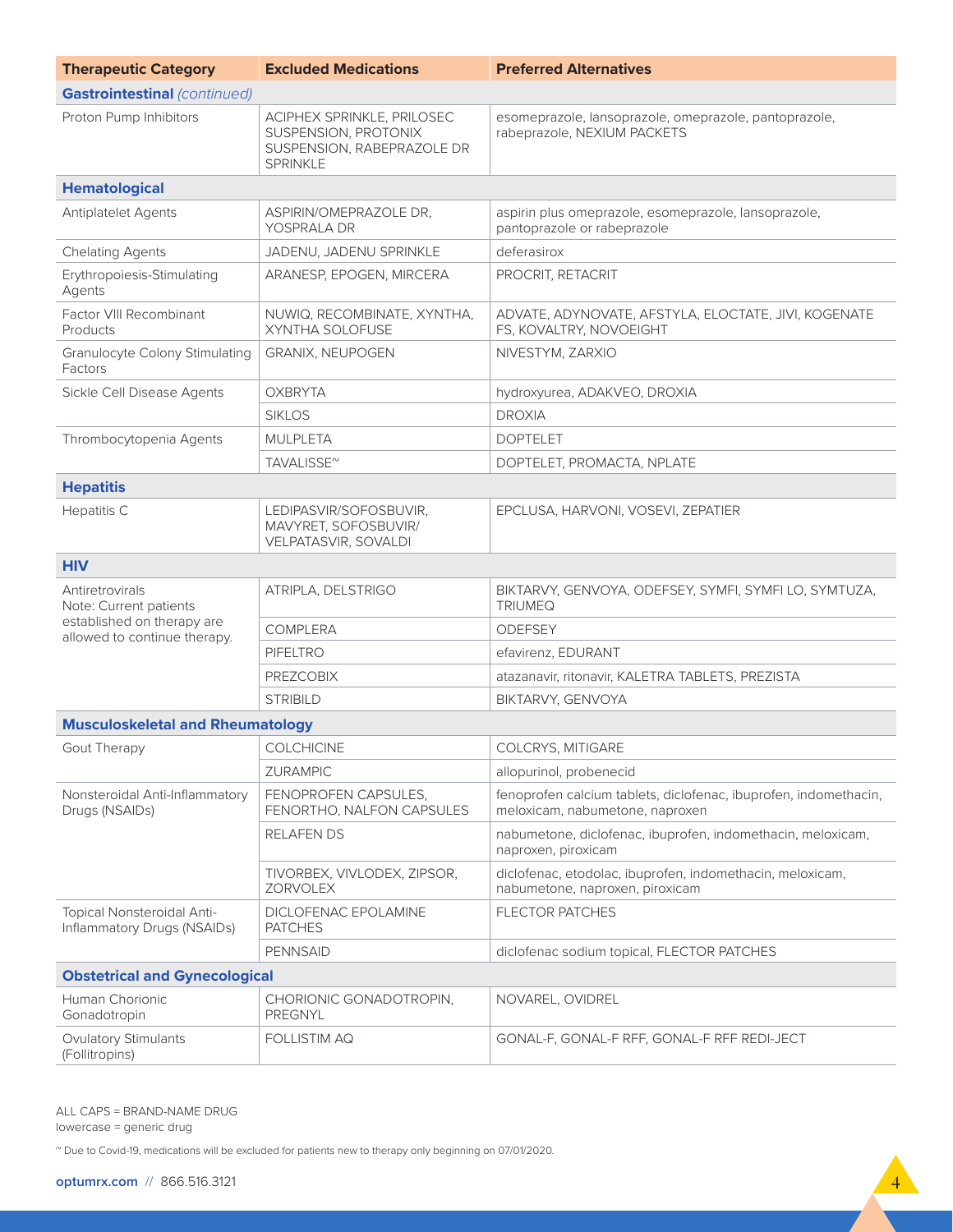| <b>Therapeutic Category</b>                                   | <b>Excluded Medications</b>                                                                                                                                 | <b>Preferred Alternatives</b>                                                                           |  |
|---------------------------------------------------------------|-------------------------------------------------------------------------------------------------------------------------------------------------------------|---------------------------------------------------------------------------------------------------------|--|
| <b>Oncology</b>                                               |                                                                                                                                                             |                                                                                                         |  |
| ALK Positive Lung Cancer<br>Agents                            | ALECENSA <sup>~</sup>                                                                                                                                       | If medically necessary, request prior authorization.                                                    |  |
| Bevacizumab-Containing<br>Agents                              | AVASTIN <sup>~</sup>                                                                                                                                        | MVASI, ZIRABEV                                                                                          |  |
| <b>Breast Cancer Agents</b>                                   | KISQALI, KISQALI FEMARA CO-<br>PACK, PIQRAY                                                                                                                 | <b>IBRANCE, VERZENIO</b>                                                                                |  |
| Multiple Myeloma Agents                                       | <b>XPOVIO</b>                                                                                                                                               | DARZALEX, KYPROLIS, POMALYST, REVLIMID, THALOMID,<br>VELCADE                                            |  |
| Myelofibrosis Agents                                          | <b>INREBIC</b>                                                                                                                                              | <b>JAKAFI</b>                                                                                           |  |
| Prostate Cancer                                               | TRELSTAR <sup>~</sup>                                                                                                                                       | ELIGARD, FIRMAGON                                                                                       |  |
| Rituximab-Containing Agents                                   | RITUXAN <sup>~</sup> , RITUXAN HYCELA <sup>~</sup> ,<br>TRUXIMA <sup>~</sup>                                                                                | <b>RUXIENCE</b>                                                                                         |  |
| Trastuzumab-Containing<br>Agents                              | HERCEPTIN <sup>~</sup> , HERCEPTIN<br>HYLECTA <sup>~</sup> , OGIVRI <sup>~</sup>                                                                            | KANJINTI, TRAZIMERA                                                                                     |  |
| <b>Ophthalmic</b>                                             |                                                                                                                                                             |                                                                                                         |  |
| Antiglaucoma Drugs (Beta-<br>Adrenergic Blockers)             | <b>TIMOPTIC OCUDOSE</b>                                                                                                                                     | betaxolol drops, levobunolol drops, timolol drops, ALPHAGAN P<br>0.1%, COMBIGAN                         |  |
| Antiglaucoma Drugs<br>(Ophthalmic Prostaglandins)             | <b>XELPROS</b>                                                                                                                                              | bimatoprost drops, latanoprost drops, travoprost drops,<br>LUMIGAN, ZIOPTAN                             |  |
| Ophthalmic Anti-Allergic                                      | ALOCRIL, ALOMIDE                                                                                                                                            | azelastine drops, cromolyn drops, olopatadine drops, ALREX,<br>BEPREVE, PAZEO                           |  |
| Ophthalmic Anti-Inflammatory                                  | FML FORTE, FML S.O.P., MAXIDEX,<br>PRED MILD                                                                                                                | dexamethasone drops, fluorometholone drops, loteprednol<br>drops, prednisolone drops, INVELTYS, LOTEMAX |  |
| Ophthalmic Non-Steroidal Anti-<br>Inflammatory Drugs (NSAIDs) | ACUVAIL, NEVANAC                                                                                                                                            | bromfenac drops, diclofenac drops, ketorolac drops, ILEVRO,<br><b>PROLENSA</b>                          |  |
| <b>Osteoarthritis</b>                                         |                                                                                                                                                             |                                                                                                         |  |
| <b>Hyaluronic Acid Derivatives</b>                            | DUROLANE, GEL-ONE,<br>GELSYN-3, GENVISC 850,<br>HYALGAN, HYMOVIS, SODIUM<br>HYALURONATE, SUPARTZ<br>FX, SYNVISC, SYNVISC-ONE,<br>TRILURON, TRIVISC, VISCO-3 | EUFLEXXA, MONOVISC, ORTHOVISC                                                                           |  |
| <b>Osteoporosis</b>                                           |                                                                                                                                                             |                                                                                                         |  |
| <b>Bone Modifiers</b>                                         | EVENITY, PROLIA                                                                                                                                             | alendronate, ibandronate, risedronate, zoledronic acid, FORTEO,<br><b>TYMLOS</b>                        |  |
| <b>Renal Disease</b>                                          |                                                                                                                                                             |                                                                                                         |  |
| Nephropathic Cystinosis<br><b>Medications</b>                 | PROCYSBI <sup>~</sup>                                                                                                                                       | <b>CYSTAGON</b>                                                                                         |  |
| Phosphate Binders                                             | FOSRENOL POWDER PACKETS                                                                                                                                     | lanthanum, sevelamer carbonate, sevelamer hcl, PHOSLYRA,<br>VELPHORO                                    |  |
| <b>Respiratory</b>                                            |                                                                                                                                                             |                                                                                                         |  |
| Epinephrine Auto-Injector<br>Systems                          | AUVI-Q, EPINEPHRINE AUTO-<br><b>INJECTOR (BY IMPAX)</b>                                                                                                     | epinephrine auto-injector (by Mylan), EPIPEN, EPIPEN JR                                                 |  |
| Immunological Agents for<br>Asthma                            | <b>CINQAIR</b>                                                                                                                                              | FASENRA, NUCALA                                                                                         |  |
| Long-Acting Beta Agonist<br><b>Inhalers</b>                   | STRIVERDI RESPIMAT                                                                                                                                          | SEREVENT DISKUS                                                                                         |  |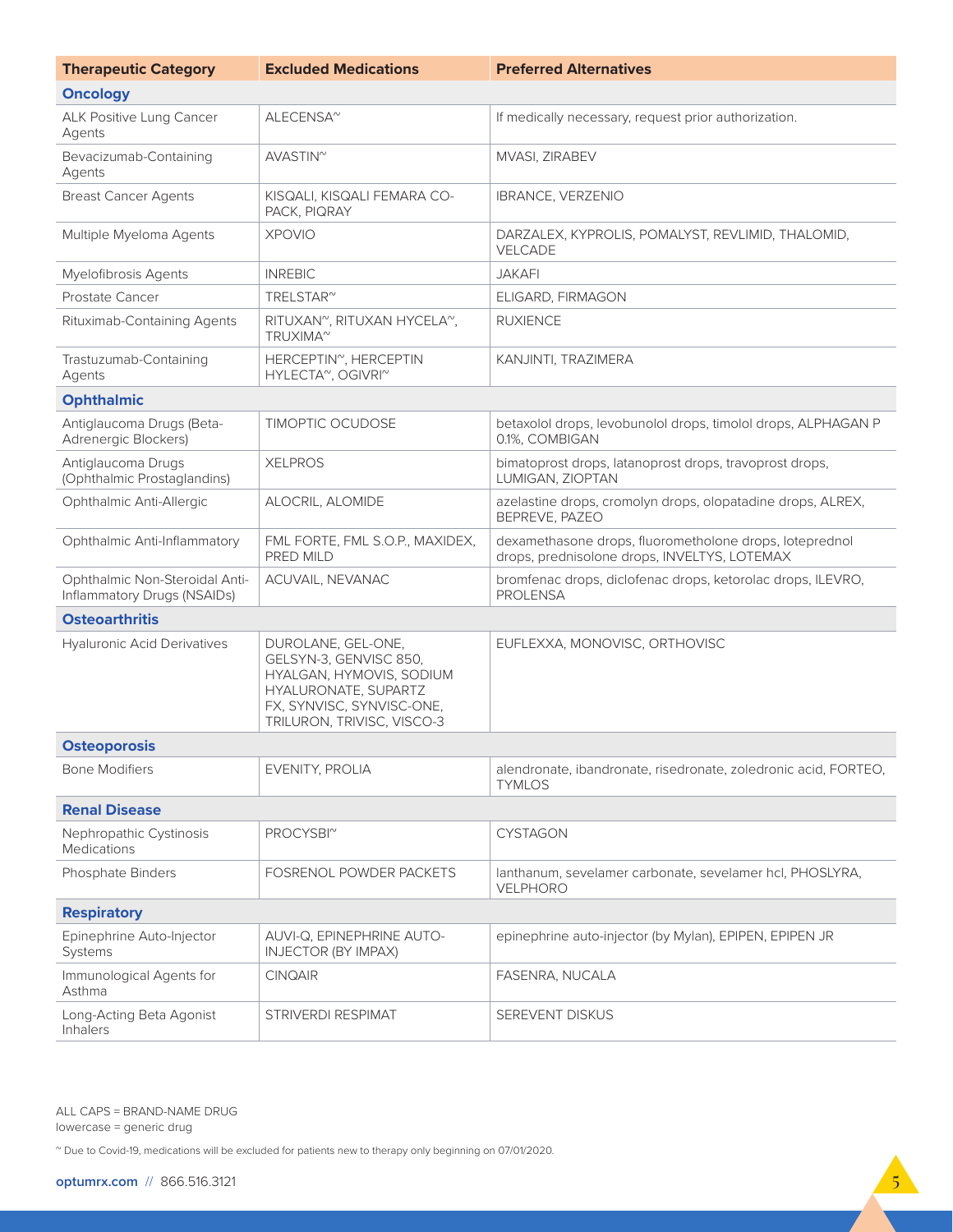| <b>Therapeutic Category</b>                                                                   | <b>Excluded Medications</b>                                                                                   | <b>Preferred Alternatives</b>                                                                       |
|-----------------------------------------------------------------------------------------------|---------------------------------------------------------------------------------------------------------------|-----------------------------------------------------------------------------------------------------|
| <b>Respiratory</b> (continued)                                                                |                                                                                                               |                                                                                                     |
| Long-Acting Muscarinic<br>Antagonist Inhalers                                                 | SPIRIVA HANDIHALER, SPIRIVA<br>RESPIMAT, TUDORZA PRESSAIR                                                     | <b>INCRUSE ELLIPTA</b>                                                                              |
| Long-Acting Muscarinic<br>Antagonist/Long-Acting Beta-<br><b>Agonist Combination Inhalers</b> | DUAKLIR PRESSAIR, STIOLTO<br><b>RESPIMAT</b>                                                                  | ANORO ELLIPTA, BEVESPI AEROSPHERE                                                                   |
| Pulmonary Anti-Inflammatory<br>Inhalers                                                       | <b>ALVESCO</b>                                                                                                | ARNUITY ELLIPTA, ASMANEX HFA/TWISTHALER, FLOVENT<br>DISKUS/HFA, PULMICORT FLEXHALER, QVAR REDIHALER |
| Pulmonary Anti-Inflammatory/<br>Beta-Agonist Combination<br><b>Inhalers</b>                   | BUDESONIDE/FORMOTEROL                                                                                         | ADVAIR HFA, BREO ELLIPTA, DULERA, SYMBICORT                                                         |
| Short-Acting Beta2-Agonist<br>Inhalers                                                        | ALBUTEROL SULFATE HFA (BY<br>A-S MEDICATION, PAR, PRASCO),<br>LEVALBUTEROL HFA, PROVENTIL<br>HFA, XOPENEX HFA | albuterol sulfate hfa (by Perrigo, Proficient Rx & Teva), PROAIR<br>HFA/RESPICLICK, VENTOLIN HFA    |
| <b>Weight Loss</b>                                                                            |                                                                                                               |                                                                                                     |
| Weight Loss Agents                                                                            | <b>QSYMIA</b>                                                                                                 | benzphetamine, diethylpropion, phentermine                                                          |
| <b>Miscellaneous Agents</b>                                                                   |                                                                                                               |                                                                                                     |
|                                                                                               | <b>NOCTIVA</b>                                                                                                | desmopressin tablets                                                                                |
| Hereditary Angioedema                                                                         | <b>BERINERT</b>                                                                                               | <b>RUCONEST</b>                                                                                     |
| Immunosuppressant Agents                                                                      | <b>XATMEP</b>                                                                                                 | methotrexate                                                                                        |
| Polyneuropathy of Hereditary<br>Transthyretin-Mediated<br>Amyloidosis                         | ONPATTRO                                                                                                      | No alternatives recommended                                                                         |
| Potassium Binders                                                                             | <b>VELTASSA</b>                                                                                               | <b>LOKELMA</b>                                                                                      |

## Indication Based Management

| <b>Drug Class</b>                | <b>Excluded Medications</b>                                                                                                                                                                                                                                                                                                                                                                 | <b>Preferred Alternatives</b>                                                                                                                                                      |
|----------------------------------|---------------------------------------------------------------------------------------------------------------------------------------------------------------------------------------------------------------------------------------------------------------------------------------------------------------------------------------------------------------------------------------------|------------------------------------------------------------------------------------------------------------------------------------------------------------------------------------|
| <b>Inflammatory Conditions</b>   | <b>TALTZ</b>                                                                                                                                                                                                                                                                                                                                                                                | COSENTYX, ENBREL, HUMIRA, OTEZLA,<br>SKYRIZI, STELARA SC, TREMFYA                                                                                                                  |
| <b>Drug Class</b>                | <b>Nonpreferred Medications</b>                                                                                                                                                                                                                                                                                                                                                             | <b>Preferred Alternatives</b>                                                                                                                                                      |
| <b>Inflammatory Conditions</b> # | All other Brand Name medications for Inflammatory<br>Conditions are Nonpreferred. Approval may be<br>granted following a coverage review. A trial of one<br>or more Preferred medications is required prior to<br>initiating therapy with a Nonpreferred medication. A<br>formulary exception may be granted for patients already<br>established on therapy with a Nonpreferred medication. | ACTEMRA, COSENTYX, ENBREL, HUMIRA,<br>OTEZLA, REMICADE, RINVOQ ER, SIMPONI<br>100 MG (FOR ULCERATIVE COLITIS ONLY).<br>SKYRIZI, STELARA SC, TREMFYA, XELJANZ,<br><b>XELJANZ XR</b> |

*‡ Please note that product placement for treatment for Inflammatory Conditions are subject to change throughout the year based upon changes in market dynamics, new indications for existing products, biosimilar and new product launches.*